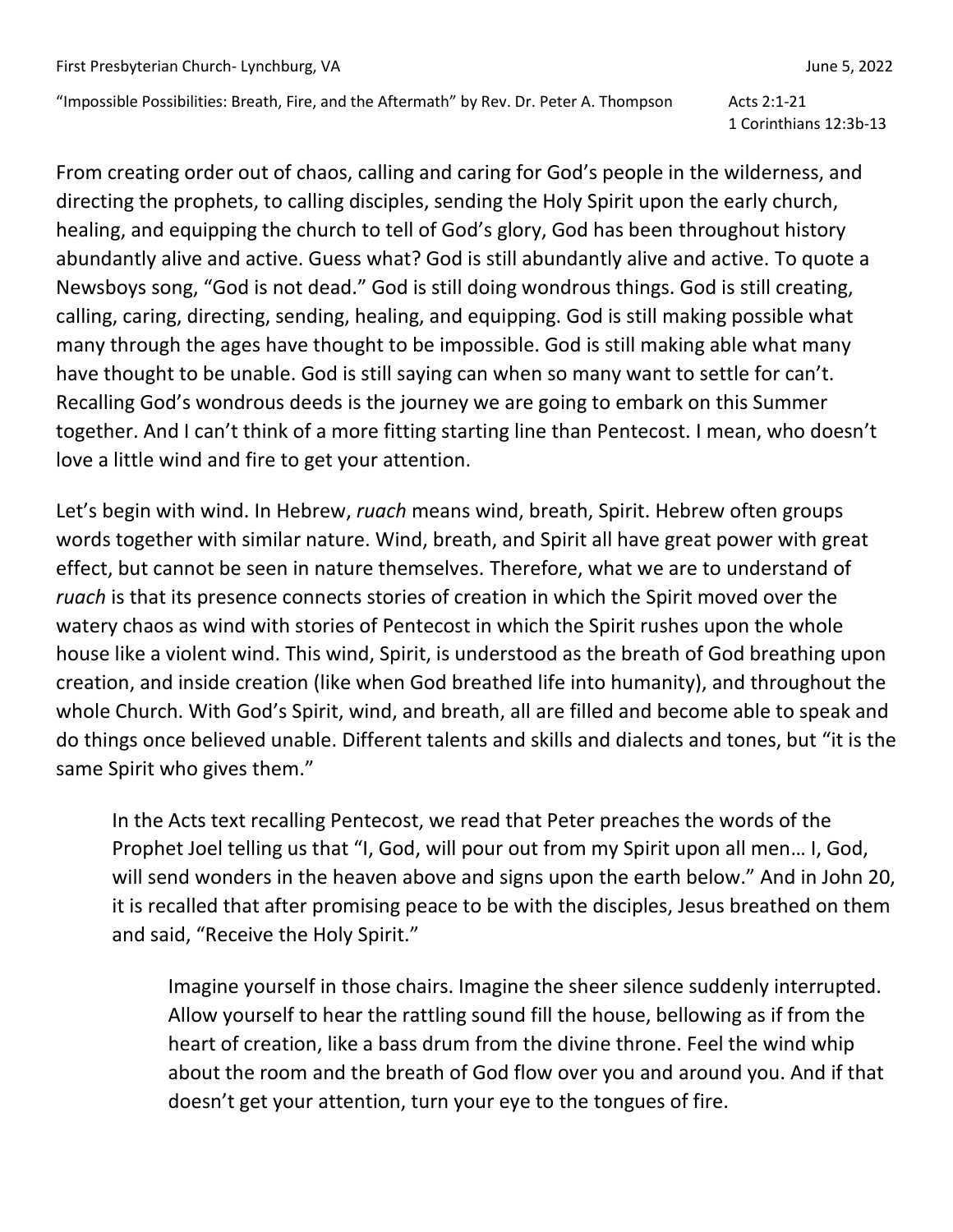Fire. There is the literal fire that burns things up and provides a source for heat and cooking. There is the holy fire that burns with conviction and invitation but does not consume, like the burning bush appearing to Moses. There is the fire we feel in our bellies or our hearts or our minds or our souls, a fire that heats us up and catapults us into action. At Pentecost, we recognize this last one, because "*When the Spirit shows up, God's gonna set you on fire*!" (Leigh Stuckey, JP XLV 4, 43)

On fire for what, you might ask? More like on fire for who? On fire for God!!!

The early Church had a tremendous sense that Jesus was the hinge of all history; that with His coming, eternity had invaded time and God had entered the human arena; and that, therefore, life and the world could never be the same again. With the coming of Jesus something crucial, unrepeatable, all-affecting had emerged. To them, Jesus was not just a historical figure they read about or a story they listened to. Jesus was someone whom they knew and met and experienced. He was not a figure in a book, one who had lived and died; He was a living presence, alive for evermore. (Barclay, 18) Knowing Jesus in this way is like being consumed by a fire and having your life set ablaze with the glory of God.

Being "on fire for God" was a phrase we used to describe youth after a week at Massanetta, Montreat, or a Mission trip. I suspect it still is. The experience of these events is like a modern-day Pentecost. The Spirit of God is so present in the atmosphere of music, worship, new friends, issues wrestled with, re-creation, and multiple cultures merging together as one, it becomes nirvana. Youth love it and come to long for it. At the end of each trip, I would try to remind students that we must return home, but that we are not to return home the same. We are to use the breath and fire of God we have encountered and share it with others: embody it for others to see and want more of.

What normally happens when winds, especially strong winds, and fire are witnessed and experienced? Destruction, right? High winds come and we begin to wonder whether the roof is nailed down well enough, or the shingles will hold on, or that canopy of trees surrounding our home will stay upright. And if we think of wind in the context of breath, we might think of the breaths we breathe each day, but likely we lean toward when we have been out of breath or maybe even times in which speech, as a product of breath, has been used against us. And fire? Fire leaves a mark no matter how big or small. Fire has destroyed massive buildings, entire cities, and made important evidence vanish. Not always, but often I think, we think of wind, breath, or fire and picture destruction as the aftermath.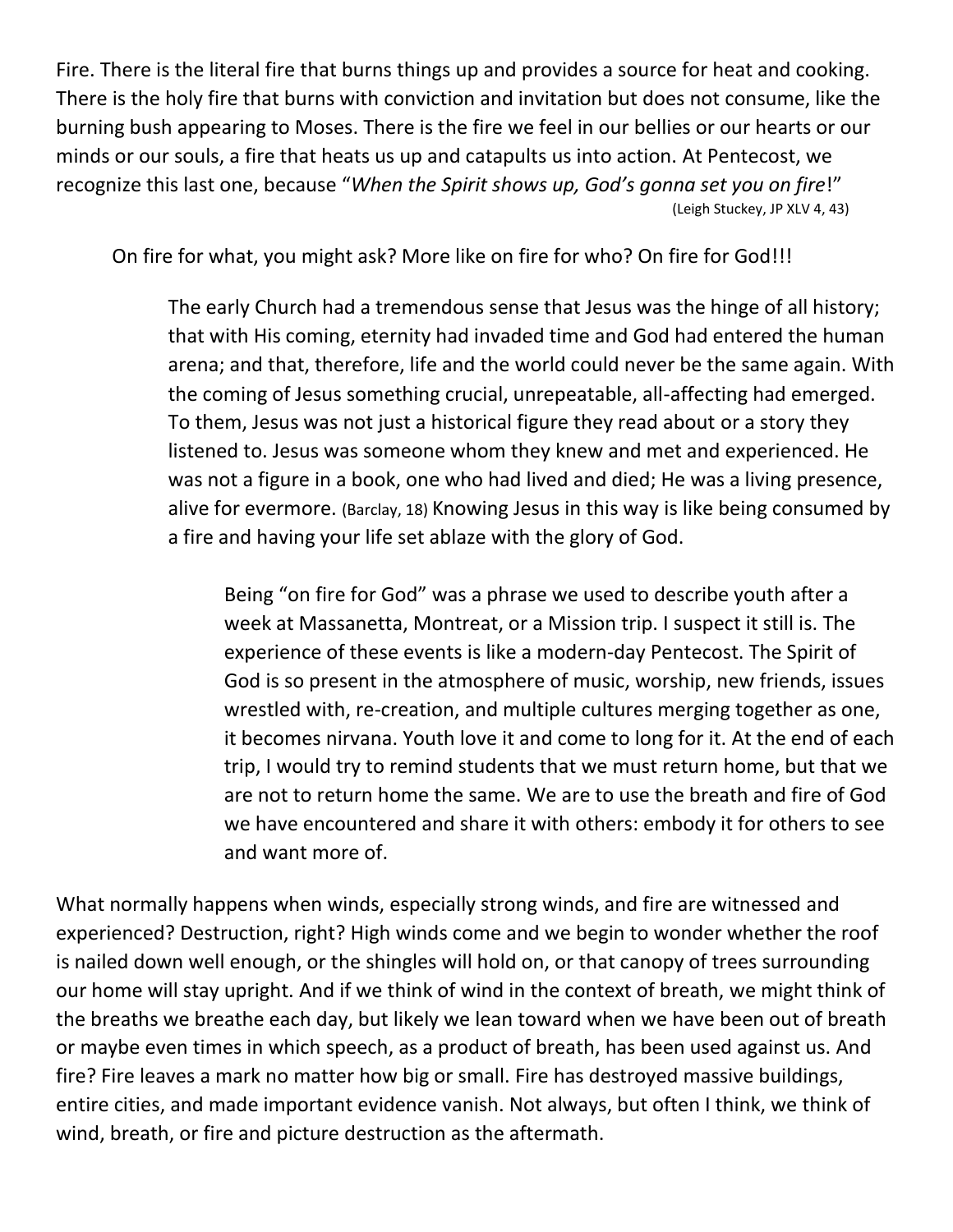However, what is the aftermath of wind, breath, and fire as we encounter it in relationship with God? In scripture, both wind and fire are associated with theophanies or visible manifestations to humankind of God. You see, with God, wind and fire are symbols of construction rather than destruction, order not chaos, life not death. There is still an aftermath of each that leaves a mark, but the marks we receive from God and God's work with us are constructive.

What happened in the Church at Pentecost is a story of breath, fire, and the aftermath. The breath of God came, and the fire of God descended, and the Church, the people of God, were never to be the same again. The aftermath of what took place at Pentecost is a witness of God's power at work in the world, enveloping all along the path of construction. As Leigh Stuckey writes*, "not just the good congregation, but the folks gathered in the Harris Teeter Tavern or down at the Pita House. Not just "us," but them too, our neighbors waiting for day labor, the unhoused folks we see walking up and down Main St. or Church St. or Clay St., hardworking businessmen and women, the LGBTQ student, the rich doctor, and all others we encounter reminding us that their lives matter too. And then perhaps, bound by a common flame, we who so cherish our tidiness could finally break out of our upper rooms and embrace God's kingdom and our siblings."*

*"The scene may look a little wonky, but that's the Spirit- the one who makes possible all impossibilities, who hovered over the chaotic void at creation, who called young Mary to embrace the eternal God in her womb, who descended at Jesus' baptism, who bonded the crucified Son with the suffering Father. That same Spirit at Pentecost created a people and brought forth a community where before there was division."*

(Leigh Stuckey, JP XLV 4, 43)

Historical notes reveal that never was there a more international crowd in Jerusalem than at the time of Pentecost. By the time of Pentecost each year, which was a festival occurring 50 days following Passover (Easter), the travel conditions were at their best, which means as many and probably more came to Pentecost as were at Passover. Hints the listing of so many different peoples present in the Church.

God chose to send breath and fire upon the Church at that time so that the Church would know of God's intentions and will. Pentecost illustrates the desires of God for all of God's people to talk to one another and be in relationship with one another. God sent the Spirit as a bridge to bring people together. The Spirit did not erase the differences between the folks in Jerusalem (God celebrates our differences and uniqueness); the Spirit did not create one supreme culture or language or race or gender (God is the one who reigns supreme), or one way of being properly "Christian" (For to be Christian is to follow Christ, not